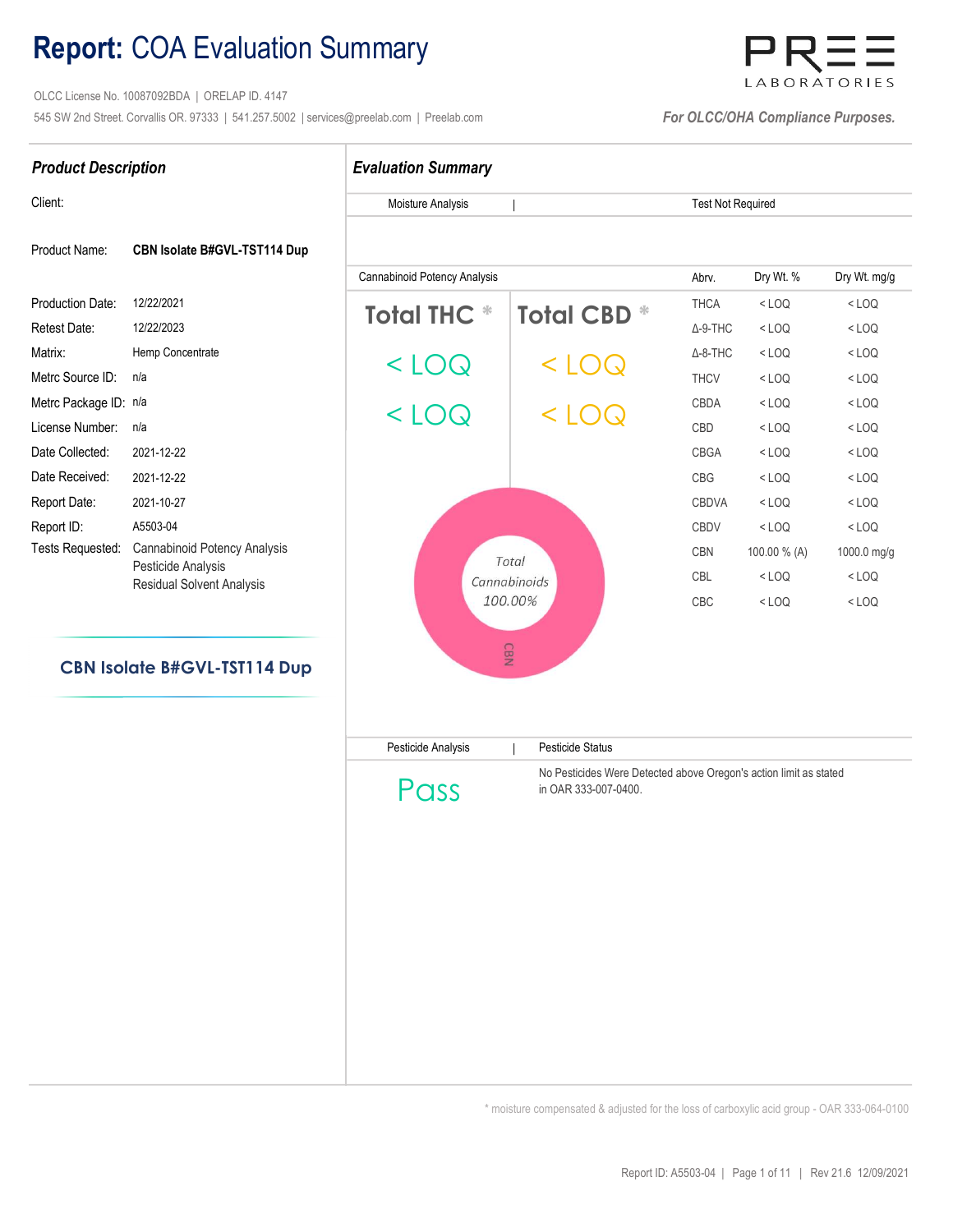## Report: Case Narrative

 OLCC License No. 10087092BDA | ORELAP ID. 4147 545 SW 2nd Street. Corvallis OR. 97333 | 541.257.5002 | services@preelab.com | Preelab.com | For Summer Content Compliance Purposes.



This certificate of analysis is prepared for…

This report presents the analytical findings for the sample collected on 2021-12-22 by Skyler Smith using sampling plan A5503 and received by PREE Laboratory on 2021-12-22. The sample was assigned a laboratory ID of A5503-04. The results in this report only apply to sample A5503-04.

This report shall not be reproduced, except in full, without written consent of PREE Laboratory. Report alterations by any other entity beside PREE Laboratory are not allowed. If alterations are made to the original report after the initial release, they will be noted on the case narrative below.

The testing methods used are of sufficient sensitivity to meet the compliance criteria set in OAR 333-007. However, it is the responsibility of the client to utilize the data to comply with standards set in OAR 333-007.

All analyses were performed in accordance with PREE Laboratory's NELAP/TNI approved quality control system and all quality control data was within the laboratory's predefined acceptance criteria unless otherwise noted in the case narrative of this report. General comments are also recorded below.

#### Notes:

The Oregon Department of Agriculture requires hemp products to not contain more than 0.35% total THC, per OAR 603- 048. Residual solvent analysis was subcontracted. The report from the subcontracting laboratory is attached. The tested value of CBN was found to be 101.15 %. This is within the method uncertainty and, as a result, the reported concentration was adjusted to 100.00%.

TOTAL CANNABINOIDS - 1017.9mg/g | 101.79% THC TOTAL - 0mg/g | 0% CBD TOTAL - 0mg/g | 0% THC RPD value - None CBD RPD value - None

The Laboratory Control Sample (LCS) for analytes Abamectin, Chlorfenapyr, Cyfluthrin, Cypermethrin, Methyl-Parathion, Spiromesifen and Spirotetramat exceed acceptance criteria. All samples associated with the extraction batch are nondetect and may be reported.

The Continuing Calibration Verification (CCV) for analytes Chlorfenapyr, Cypermethrin, Methyl-Parathion, Spiromesifen exceeds acceptance criteria. All samples associated with the analysis batch are non-detect and may be reported.

Tempil Soule

Sardar, Tamzid M. | Laboratory Director Corvallis, Oregon



 If you have any questions regarding the information in this report, please feel free to call 541-257-5002 or email PREE at services@preelab.com.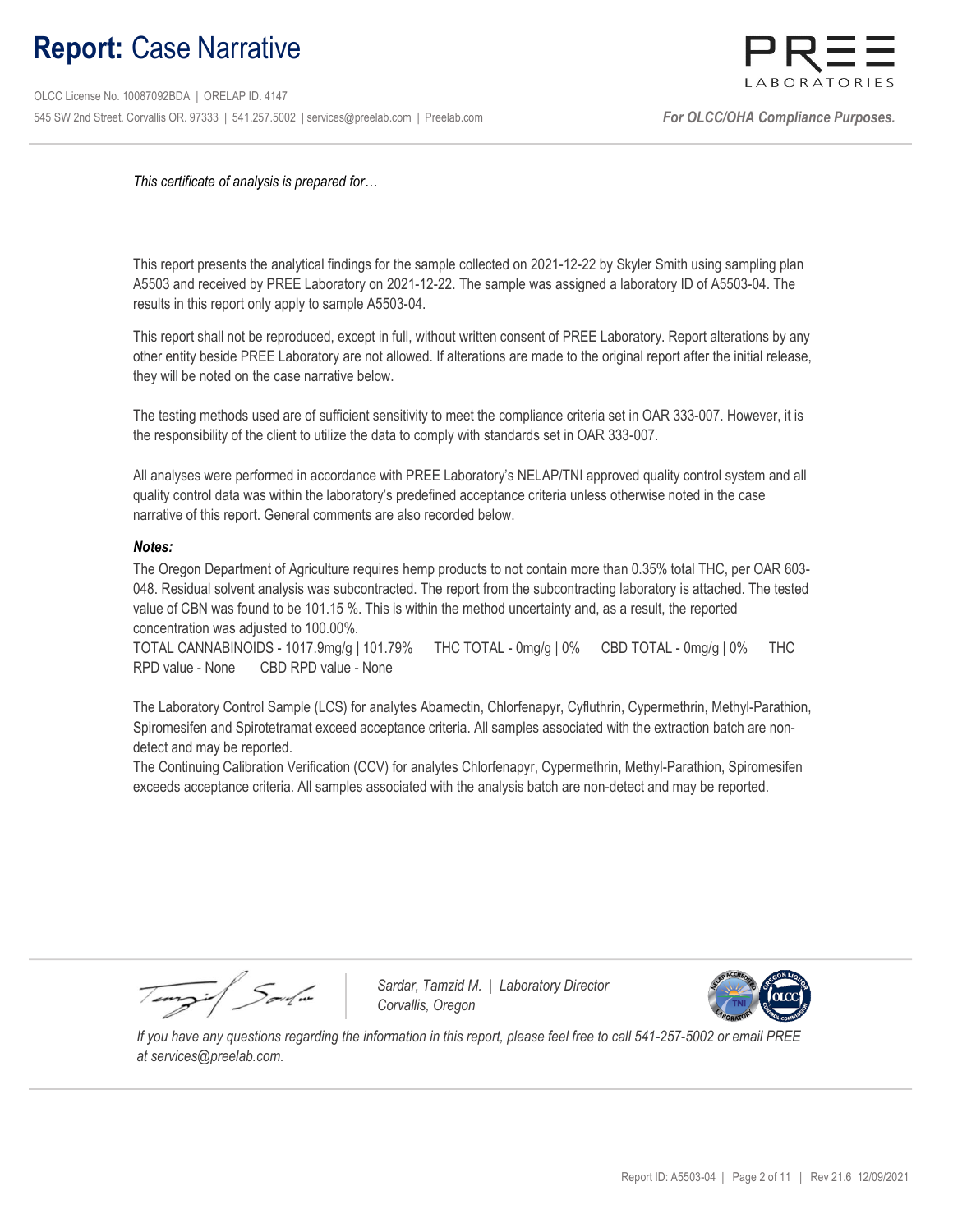## Report: Evaluation Detail

 OLCC License No. 10087092BDA | ORELAP ID. 4147 545 SW 2nd Street. Corvallis OR. 97333 | 541.257.5002 | services@preelab.com | Preelab.com | **For OLCC/OHA Compliance Purposes.** 



| <b>Moisture Analysis</b> |                                                                                                                                                 | <b>Evaluation Detail</b>     |                                       |                 |                    |                   |                     |  |  |
|--------------------------|-------------------------------------------------------------------------------------------------------------------------------------------------|------------------------------|---------------------------------------|-----------------|--------------------|-------------------|---------------------|--|--|
|                          |                                                                                                                                                 | Moisture Analysis            | <b>Test Not</b><br>Requested/Required |                 |                    |                   |                     |  |  |
|                          |                                                                                                                                                 |                              |                                       |                 |                    |                   |                     |  |  |
|                          | <b>Cannabinoid Potency Analysis</b>                                                                                                             | <b>Evaluation Detail</b>     |                                       |                 |                    |                   |                     |  |  |
| Product Name:            | CBN Isolate B#GVL-TST114 Dup                                                                                                                    | Cannabinoid Potency Analysis | Compound                              | Abrv.           | Dry Wt.<br>$(\% )$ | Dry Wt.<br>(mg/g) | <b>RL</b><br>$(\%)$ |  |  |
| Analysis Date:           | 2021-12-23                                                                                                                                      | Total THC*                   | Tetrahydro-cannabinolic acid          | <b>THCA</b>     | $<$ LOQ            | $<$ LOQ           | $0.5\ \%$           |  |  |
|                          | POM211223C                                                                                                                                      | $<$ LOQ                      | Delta9 Tetrahydro-cannabinol          | $\Delta$ -9-THC | $<$ LOQ            | $<$ LOQ           | 0.5%                |  |  |
| Testing Batch ID:        |                                                                                                                                                 | $<$ LOQ                      | Delta8 Tetrahydro-cannabinol          | $\Delta$ -8-THC | $<$ LOQ            | $<$ LOQ           | 0.5%                |  |  |
| Testing Method:          | LSOP #303 Cannabinoid Quantification                                                                                                            |                              | Tetrahydrocannabivarin                | <b>THCV</b>     | $<$ LOQ            | $<$ LOQ           | $0.5 \%$            |  |  |
|                          |                                                                                                                                                 | Total CBD*                   | Cannabidiolic acid                    | CBDA            | $<$ LOQ            | $<$ LOQ           | 0.5%                |  |  |
|                          |                                                                                                                                                 | $<$ LOQ                      | Cannabidiol                           | CBD             | $<$ LOQ            | $<$ LOQ           | $0.5 \%$            |  |  |
|                          |                                                                                                                                                 | $<$ LOQ                      | Cannabigerolic acid                   | CBGA            | $<$ LOQ            | $<$ LOQ           | 0.5%                |  |  |
|                          |                                                                                                                                                 |                              | Cannabigerol                          | CBG             | $<$ LOQ            | $<$ LOQ           | 0.5%                |  |  |
|                          |                                                                                                                                                 |                              | Cannabidivarinic acid                 | CBDVA           | $<$ LOQ            | $<$ LOQ           | $0.5\ \%$           |  |  |
|                          |                                                                                                                                                 |                              | Cannabidivarin                        | CBDV            | $<$ LOQ            | $<$ LOQ           | 0.5%                |  |  |
|                          |                                                                                                                                                 |                              | Cannabinol                            | CBN             | 100.00 % (A)       | 1000.0            | 0.5%                |  |  |
|                          |                                                                                                                                                 |                              | Cannabicyclol                         | CBL             | $<$ LOQ            | $<$ LOQ           | 0.5%                |  |  |
|                          |                                                                                                                                                 |                              | Cannabichromene                       | CBC             | $<$ LOQ            | $<$ LOQ           | $0.5\%$             |  |  |
|                          |                                                                                                                                                 |                              |                                       |                 |                    |                   |                     |  |  |
|                          |                                                                                                                                                 |                              |                                       |                 |                    |                   |                     |  |  |
|                          |                                                                                                                                                 |                              |                                       |                 |                    |                   |                     |  |  |
|                          |                                                                                                                                                 |                              |                                       |                 |                    |                   |                     |  |  |
|                          | Note: Accreditation for ∆-8-THC, THCV, CBGA,CBG, CBDVA, CBDV, CBL,<br>CBC, CBN is not offered by ORELAP and therefore are not accredited tests. |                              |                                       |                 |                    |                   |                     |  |  |

\* moisture compensated & adjusted for the loss of carboxylic acid group - OAR 333-064-0100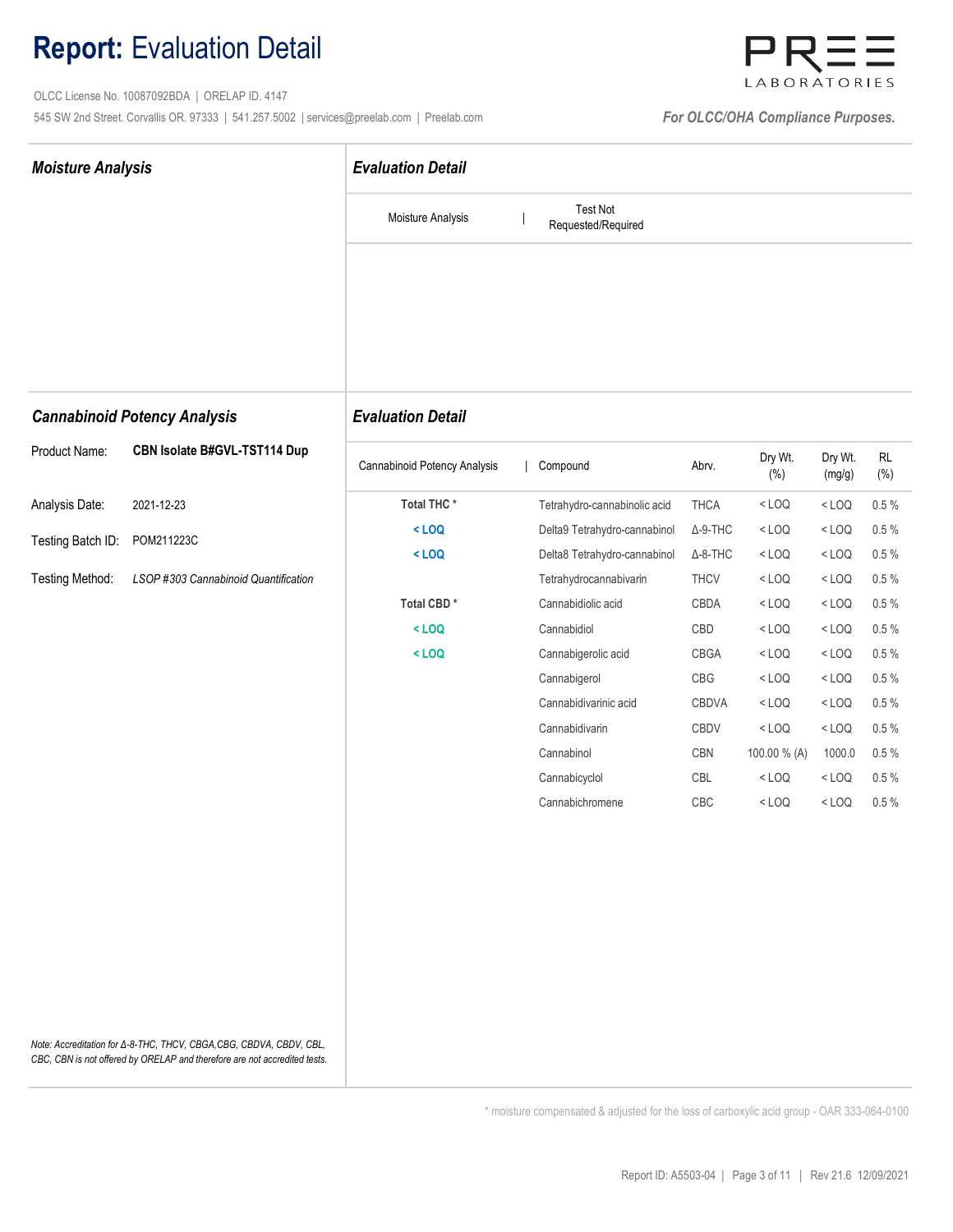## Report: Evaluation Detail

 OLCC License No. 10087092BDA | ORELAP ID. 4147 545 SW 2nd Street. Corvallis OR. 97333 | 541.257.5002 | services@preelab.com | Preelab.com | **For OLCC/OHA Compliance Purposes.** 

## LABORATORIES

#### Pesticide Analysis **Evaluation Detail**

| Product Name:                   | CBN Isolate B#GVL-TST114 Dup    |
|---------------------------------|---------------------------------|
| Analysis Date:                  | 2021-12-23                      |
| Testing Batch ID: PEE211223ABCD |                                 |
| Testing Method:                 | LSOP #307 Pesticides by LCMS/MS |

| Product Name:     | CBN Isolate B#GVL-TST114 Dup    | Pesticide Name      | <b>Tested Value</b><br>(ppm) | Pass Criteria<br>(ppm) | LOQ<br>(ppm) | <b>Status</b><br>Pass/Unsatisfactory |
|-------------------|---------------------------------|---------------------|------------------------------|------------------------|--------------|--------------------------------------|
| Analysis Date:    | 2021-12-23                      | Abamectin           | $<$ LOQ                      | 0.50                   | 0.10         | Pass                                 |
| Testing Batch ID: | PEE211223ABCD                   | Acephate            | $<$ LOQ                      | 0.40                   | 0.02         | Pass                                 |
|                   |                                 | Acequinocyl         | $<$ LOQ                      | 2.00                   | 0.10         | Pass                                 |
| Testing Method:   | LSOP #307 Pesticides by LCMS/MS | Acetamiprid         | $<$ LOQ                      | 0.20                   | 0.02         | Pass                                 |
|                   |                                 | Aldicarb            | $<$ LOQ                      | 0.40                   | 0.02         | Pass                                 |
|                   |                                 | Azoxystrobin        | $<$ LOQ                      | 0.20                   | 0.02         | Pass                                 |
|                   |                                 | Bifenazate          | $<$ LOQ                      | 0.20                   | 0.02         | Pass                                 |
|                   |                                 | Bifenthrin          | $<$ LOQ                      | 0.20                   | 0.10         | Pass                                 |
|                   |                                 | <b>Boscalid</b>     | $<$ LOQ                      | 0.40                   | 0.02         | Pass                                 |
|                   |                                 | Carbaryl            | $<$ LOQ                      | 0.20                   | 0.02         | Pass                                 |
|                   |                                 | Carbofuran          | $<$ LOQ                      | 0.20                   | 0.02         | Pass                                 |
|                   |                                 | Chlorantraniliprole | $<$ LOQ                      | 0.20                   | 0.02         | Pass                                 |
|                   |                                 | Chlorfenapyr        | $<$ LOQ                      | 1.00                   | $0.50\,$     | Pass                                 |
|                   |                                 | Chlorpyrifos        | $<$ LOQ                      | 0.20                   | 0.02         | Pass                                 |
|                   |                                 | Clofentezine        | $<$ LOQ                      | 0.20                   | 0.10         | Pass                                 |
|                   |                                 | Cyfluthrin          | $<$ LOQ                      | 1.00                   | 0.50         | Pass                                 |
|                   |                                 | Cypermethrin        | $<$ LOQ                      | 1.00                   | 0.50         | Pass                                 |
|                   |                                 | Daminozide          | $<$ LOQ                      | 1.00                   | 0.10         | Pass                                 |
|                   |                                 | Diazinon            | $<$ LOQ                      | 0.20                   | 0.02         | Pass                                 |
|                   |                                 | Dichlorvos          | $<$ LOQ                      | 1.00                   | 0.10         | Pass                                 |
|                   |                                 | Dimethoate          | $<$ LOQ                      | 0.20                   | 0.02         | Pass                                 |
|                   |                                 | Ethoprophos         | $<$ LOQ                      | 0.20                   | 0.02         | Pass                                 |
|                   |                                 | Etofenprox          | $<$ LOQ                      | 0.40                   | 0.10         | Pass                                 |
|                   |                                 | Etoxazole           | $<$ LOQ                      | 0.20                   | 0.02         | Pass                                 |
|                   |                                 | Fenoxycarb          | $<$ LOQ                      | 0.20                   | 0.02         | Pass                                 |
|                   |                                 | Fenpyroximate       | $<$ LOQ                      | 0.40                   | 0.10         | Pass                                 |
|                   |                                 | Fipronil            | $<$ LOQ                      | 0.40                   | 0.02         | Pass                                 |
|                   |                                 | Flonicamid          | $<$ LOQ                      | 1.00                   | 0.02         | Pass                                 |
|                   |                                 | Fludioxonil         | $<$ LOQ                      | 0.40                   | 0.10         | Pass                                 |
|                   |                                 | Hexythiazox         | $<$ LOQ                      | 1.00                   | 0.02         | Pass                                 |
|                   |                                 | Imazalil            | $<$ LOQ                      | 0.20                   | 0.02         | Pass                                 |
|                   |                                 | Imidacloprid        | $<$ LOQ                      | 0.40                   | 0.02         | Pass                                 |
|                   |                                 | Kresoxim-methyl     | $<$ LOQ                      | 0.40                   | 0.10         | Pass                                 |
|                   |                                 |                     |                              |                        |              | Continued on next page               |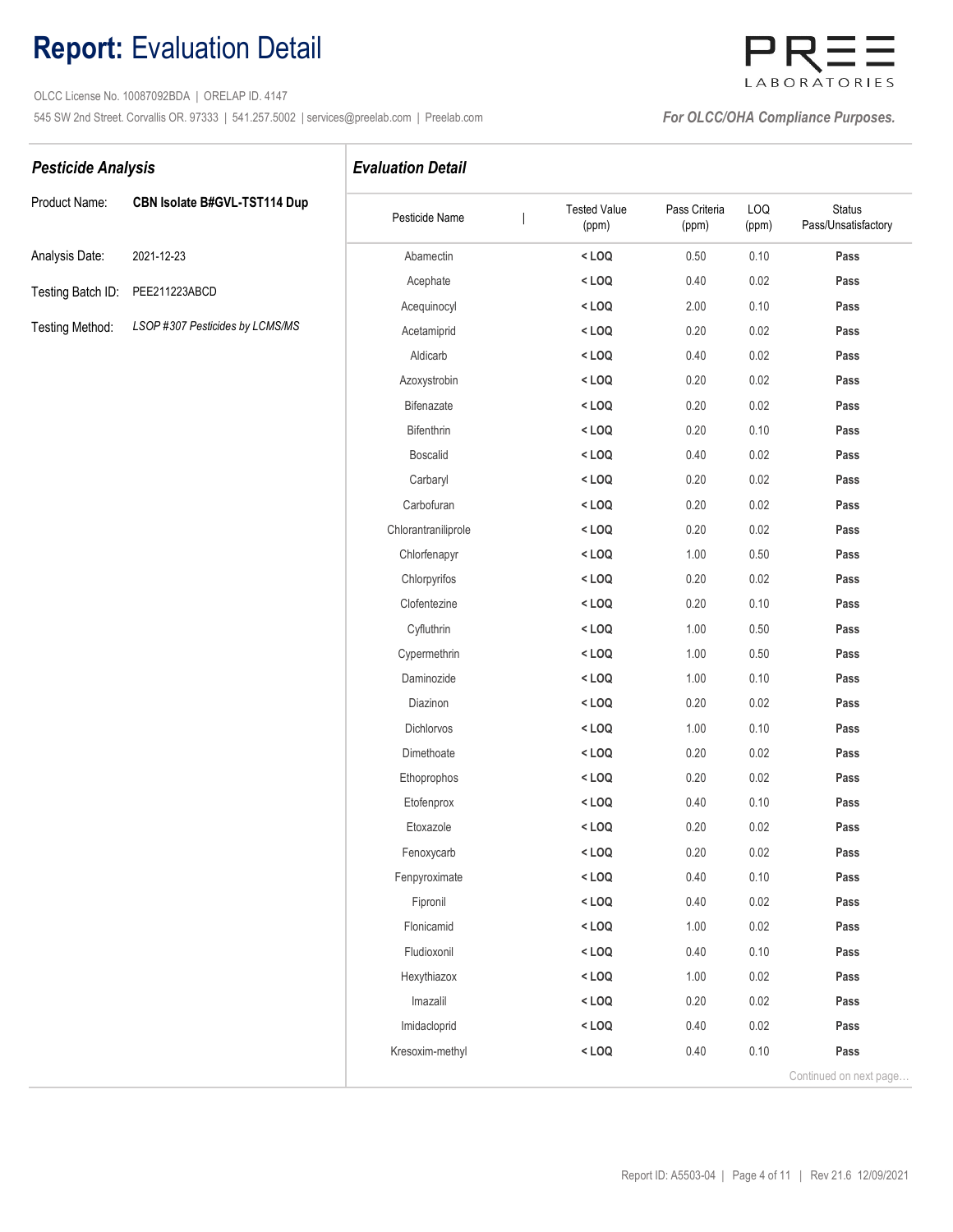## Report: Evaluation Detail

 OLCC License No. 10087092BDA | ORELAP ID. 4147 545 SW 2nd Street. Corvallis OR. 97333 | 541.257.5002 | services@preelab.com | Preelab.com | **For OLCC/OHA Compliance Purposes.** 

### Pesticide Analysis **Evaluation Detail**

| Pesticide Name     | <b>Tested Value</b><br>(ppm) | Pass Criteria<br>(ppm) | LOQ<br>(ppm) | <b>Status</b><br>Pass/Unsatisfactory |
|--------------------|------------------------------|------------------------|--------------|--------------------------------------|
| Malathion          | $<$ LOQ                      | 0.20                   | 0.02         | Pass                                 |
| Metalaxyl          | $<$ LOQ                      | 0.20                   | 0.02         | Pass                                 |
| Methiocarb         | $<$ LOQ                      | 0.20                   | 0.02         | Pass                                 |
| Methomyl           | $<$ LOQ                      | 0.40                   | 0.02         | Pass                                 |
| Methyl-Parathion   | $<$ LOQ                      | 0.20                   | 0.10         | Pass                                 |
| <b>MGK-264</b>     | $<$ LOQ                      | 0.20                   | 0.10         | Pass                                 |
| Myclobutanil       | $<$ LOQ                      | 0.20                   | 0.10         | Pass                                 |
| Naled              | $<$ LOQ                      | 0.50                   | 0.02         | Pass                                 |
| Oxamyl             | $<$ LOQ                      | 1.00                   | 0.02         | Pass                                 |
| Paclobutrazol      | $<$ LOQ                      | 0.40                   | 0.02         | Pass                                 |
| Permethrins        | $<$ LOQ                      | 0.20                   | 0.10         | Pass                                 |
| Phosmet            | $<$ LOQ                      | 0.20                   | 0.02         | Pass                                 |
| Piperonyl butoxide | $<$ LOQ                      | 2.00                   | 0.02         | Pass                                 |
| Prallethrin        | $<$ LOQ                      | 0.20                   | 0.10         | Pass                                 |
| Propiconazole      | $<$ LOQ                      | 0.40                   | 0.10         | Pass                                 |
| Propoxur           | $<$ LOQ                      | 0.20                   | 0.02         | Pass                                 |
| Pyrethrins         | $<$ LOQ                      | 1.00                   | 0.50         | Pass                                 |
| Pyridaben          | $<$ LOQ                      | 0.20                   | 0.02         | Pass                                 |
| Spinosad           | $<$ LOQ                      | 0.20                   | 0.10         | Pass                                 |
| Spiromesifen       | $<$ LOQ                      | 0.20                   | 0.10         | Pass                                 |
| Spirotetramat      | $<$ LOQ                      | 0.20                   | 0.02         | Pass                                 |
| Spiroxamine        | $<$ LOQ                      | 0.40                   | 0.02         | Pass                                 |
| Tebuconazole       | $<$ LOQ                      | 0.40                   | 0.02         | Pass                                 |
| Thiacloprid        | $<$ LOQ                      | 0.20                   | 0.02         | Pass                                 |
| Thiamethoxam       | $<$ LOQ                      | 0.20                   | 0.02         | Pass                                 |
| Trifloxystrobin    | $<$ LOQ                      | 0.20                   | 0.02         | Pass                                 |
|                    |                              |                        |              |                                      |

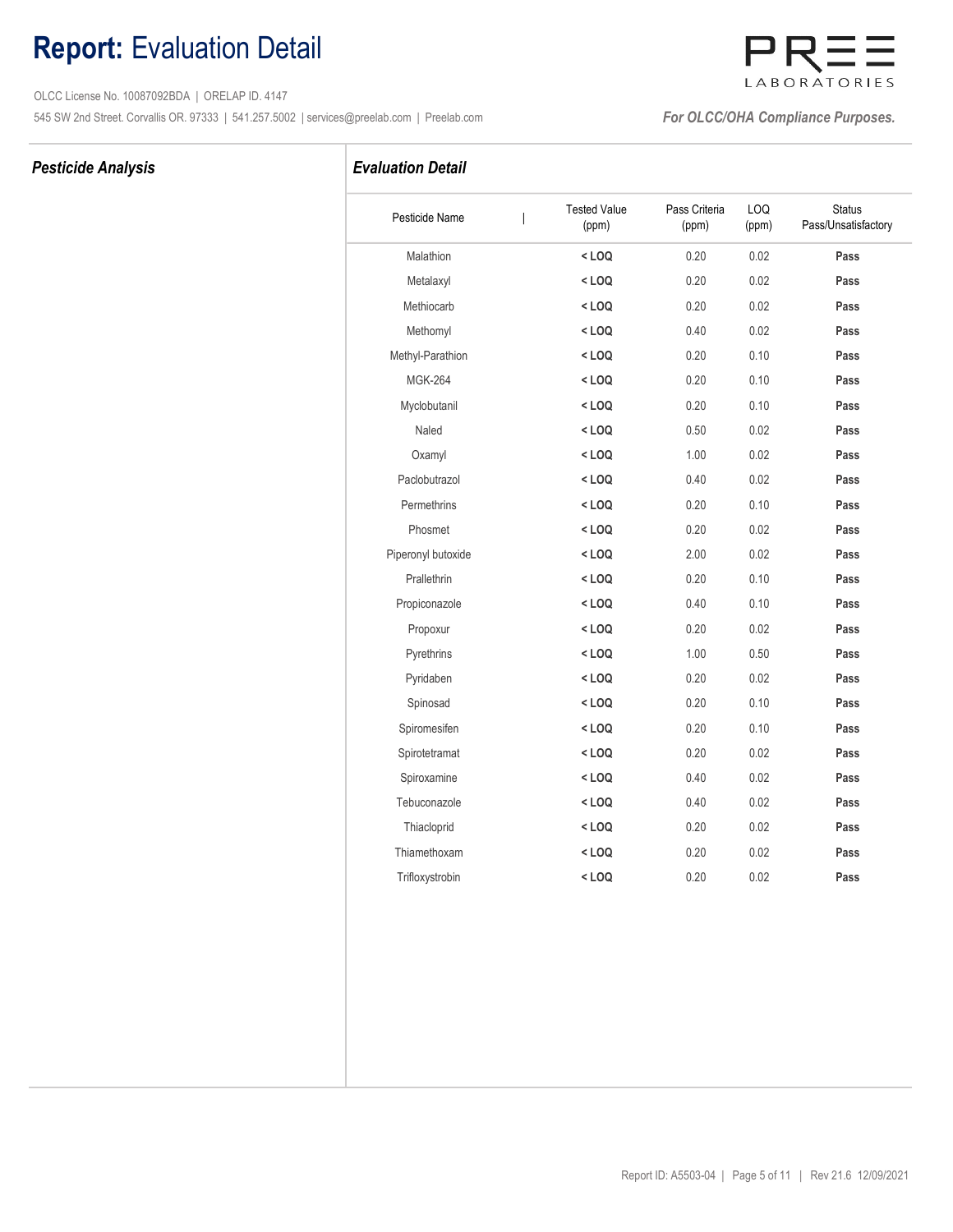OLCC License No. 10087092BDA | ORELAP ID. 4147 545 SW 2nd Street. Corvallis OR. 97333 | 541.257.5002 | services@preelab.com | Preelab.com | **For OLCC/OHA Compliance Purposes.** 



| <b>Moisture Analysis</b>            | <b>Quality Control Detail</b> |                          |            |           |                       |                                |                  |  |
|-------------------------------------|-------------------------------|--------------------------|------------|-----------|-----------------------|--------------------------------|------------------|--|
|                                     | Moisture Analysis             |                          |            |           |                       |                                |                  |  |
|                                     |                               |                          |            |           |                       |                                |                  |  |
| <b>Cannabinoid Potency Analysis</b> | <b>Quality Control Detail</b> |                          |            |           |                       |                                |                  |  |
| Analysis Date:<br>2021-12-23        | Cannabinoid Potency Analysis  | $\overline{\phantom{a}}$ | ${\sf MB}$ | LCS       | Expected<br>Value (%) | <b>Tested Value</b><br>$(\% )$ | Pass<br>Criteria |  |
|                                     | Tetrahydro-cannabinolic acid  |                          | $\circ$    |           | $< 0.1\%$             | $< 0.1\%$                      | $< 0.1\%$        |  |
| Testing Batch ID:<br>POM211223C     | Delta9 Tetrahydro-cannabinol  |                          | $\circ$    |           | $< 0.1\%$             | $< 0.1\%$                      | $< 0.1\%$        |  |
|                                     | Cannabidiolic acid            |                          | $\circ$    |           | $< 0.1\%$             | $< 0.1\%$                      | $< 0.1\%$        |  |
|                                     | Cannabidiol                   |                          | $\circ$    |           | $< 0.1\%$             | $< 0.1\%$                      | $< 0.1\%$        |  |
|                                     | Tetrahydro-cannabinolic acid  |                          |            | $\bullet$ | 100.0%                | 80.2%                          | $\pm$ 20%        |  |
|                                     | Delta9 Tetrahydro-cannabinol  |                          |            |           | 100.0%                | 88.2%                          | $\pm$ 20%        |  |
|                                     | Cannabidiolic acid            |                          |            |           | 100.0%                | 83.2%                          | $\pm$ 20%        |  |
|                                     | Cannabidiol                   |                          |            | ٠         | 100.0%                | 94.6%                          | $\pm$ 20%        |  |
|                                     |                               |                          |            |           |                       |                                |                  |  |
|                                     |                               |                          |            |           |                       |                                |                  |  |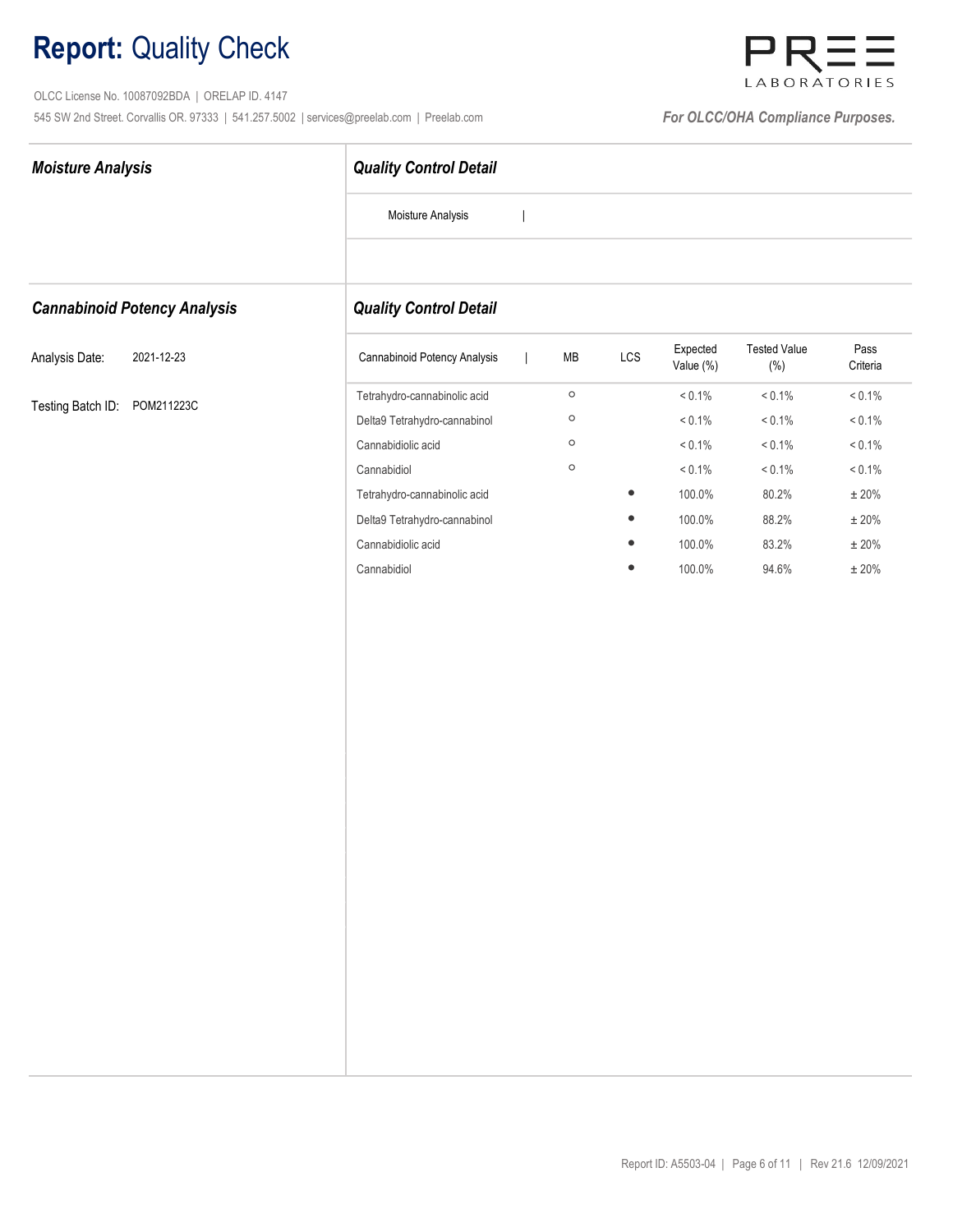OLCC License No. 10087092BDA | ORELAP ID. 4147 545 SW 2nd Street. Corvallis OR. 97333 | 541.257.5002 | services@preelab.com | Preelab.com | **For OLCC/OHA Compliance Purposes.** 



Analysis Date: 2021-12-23

Testing Batch ID: PEE211223ABCD

Pesticide Analysis **Pesticide Analysis Quality Control Detail** 

| Pesticide Name      | MB<br>I | <b>Expected Value</b><br>(ppm) | <b>Tested Value</b><br>(ppm) | Pass Criteria<br>(ppm) |
|---------------------|---------|--------------------------------|------------------------------|------------------------|
| Abamectin           | $\circ$ | < 0.1                          | < 0.1                        | < 0.1                  |
| Acephate            | $\circ$ | ${}_{0.02}$                    | ${}_{0.02}$                  | ${}_{0.02}$            |
| Acequinocyl         | $\circ$ | < 0.1                          | < 0.1                        | < 0.1                  |
| Acetamiprid         | O       | < 0.02                         | ${}_{0.02}$                  | < 0.02                 |
| Aldicarb            | $\circ$ | ${}_{0.02}$                    | ${}_{0.02}$                  | < 0.02                 |
| Azoxystrobin        | $\circ$ | ${}_{0.02}$                    | ${}< 0.02$                   | < 0.02                 |
| Bifenazate          | $\circ$ | ${}_{0.02}$                    | < 0.02                       | < 0.02                 |
| Bifenthrin          | $\circ$ | < 0.1                          | < 0.1                        | < 0.1                  |
| <b>Boscalid</b>     | O       | ${}_{0.02}$                    | ${}_{0.02}$                  | ${}_{0.02}$            |
| Carbaryl            | $\circ$ | ${}_{0.02}$                    | ${}_{0.02}$                  | < 0.02                 |
| Carbofuran          | $\circ$ | ${}_{0.02}$                    | ${}_{0.02}$                  | < 0.02                 |
| Chlorantraniliprole | O       | < 0.02                         | ${}_{0.02}$                  | ${}_{0.02}$            |
| Chlorfenapyr        | $\circ$ | ${}_{< 0.5}$                   | ${}_{0.5}$                   | ${}_{0.5}$             |
| Chlorpyrifos        | $\circ$ | ${}_{0.02}$                    | ${}_{0.02}$                  | ${}_{0.02}$            |
| Clofentezine        | O       | < 0.1                          | < 0.1                        | < 0.1                  |
| Cyfluthrin          | $\circ$ | ${}_{< 0.5}$                   | ${}_{< 0.5}$                 | ${}_{0.5}$             |
| Cypermethrin        | $\circ$ | $< 0.5$                        | ${}_{< 0.5}$                 | ${}_{0.5}$             |
| Daminozide          | O       | < 0.1                          | < 0.1                        | < 0.1                  |
| Diazinon            | O       | < 0.02                         | ${}_{0.02}$                  | < 0.02                 |
| <b>Dichlorvos</b>   | $\circ$ | < 0.1                          | < 0.1                        | < 0.1                  |
| Dimethoate          | O       | < 0.02                         | ${}_{0.02}$                  | ${}_{0.02}$            |
| Ethoprophos         | O       | ${}_{0.02}$                    | < 0.02                       | < 0.02                 |
| Etofenprox          | $\circ$ | < 0.1                          | < 0.1                        | < 0.1                  |
| Etoxazole           | $\circ$ | < 0.02                         | ${}_{0.02}$                  | ${}_{0.02}$            |
| Fenoxycarb          | $\circ$ | < 0.02                         | < 0.02                       | < 0.02                 |
| Fenpyroximate       | $\circ$ | < 0.1                          | < 0.1                        | < 0.1                  |
| Fipronil            | $\circ$ | ${}_{0.02}$                    | ${}_{0.02}$                  | ${}_{0.02}$            |
| Flonicamid          | $\circ$ | ${}_{< 0.02}$                  | ${}_{< 0.02}$                | ${}_{0.02}$            |
| Fludioxonil         | $\circ$ | < 0.1                          | < 0.1                        | < 0.1                  |
| Hexythiazox         | $\circ$ | ${}_{< 0.02}$                  | $< 0.02$                     | ${}_{0.02}$            |
| Imazalil            | $\circ$ | ${}_{< 0.02}$                  | ${}_{0.02}$                  | ${}_{0.02}$            |
| Imidacloprid        | $\circ$ | ${}_{0.02}$                    | ${}_{0.02}$                  | ${}_{0.02}$            |
| Kresoxim-methyl     | $\circ$ | < 0.1                          | < 0.1                        | < 0.1                  |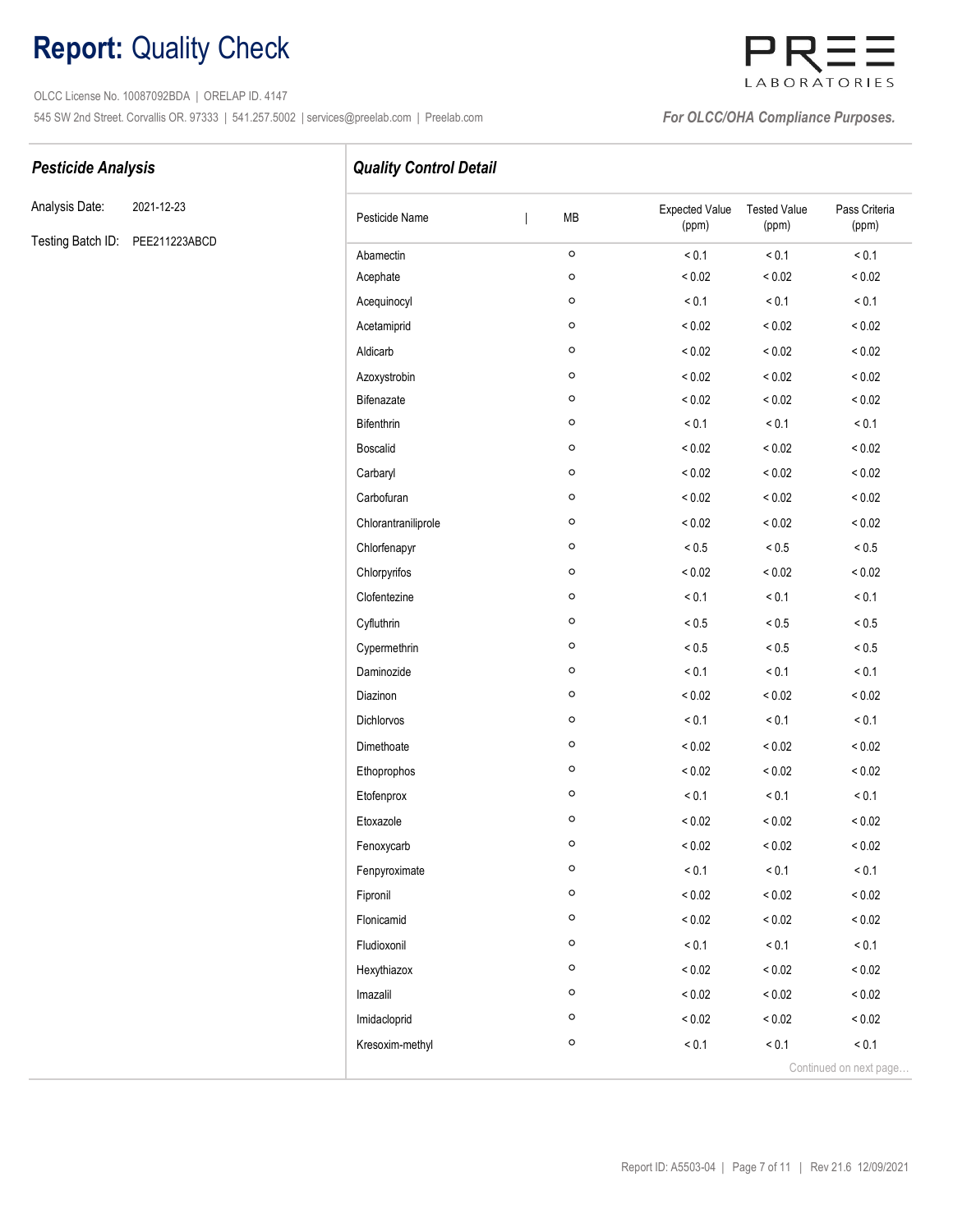OLCC License No. 10087092BDA | ORELAP ID. 4147 545 SW 2nd Street. Corvallis OR. 97333 | 541.257.5002 | services@preelab.com | Preelab.com | **For OLCC/OHA Compliance Purposes.** 

# LABORATORIES

### Pesticide Analysis

## Quality Control Detail

| Pesticide Name         | MB<br>T      | <b>Expected Value</b><br>(ppm) | <b>Tested Value</b><br>(ppm) | Pass Criteria<br>(ppm) |
|------------------------|--------------|--------------------------------|------------------------------|------------------------|
| Malathion              | $\circ$      | ${}_{0.02}$                    | ${}_{0.02}$                  | < 0.02                 |
| Metalaxyl              | o            | ${}_{0.02}$                    | < 0.02                       | ${}_{0.02}$            |
| Methiocarb             | O            | ${}_{0.02}$                    | $< 0.02$                     | ${}_{0.02}$            |
| Methomyl               | O            | ${}_{0.02}$                    | < 0.02                       | ${}_{0.02}$            |
| Methyl-Parathion       | o            | < 0.1                          | < 0.1                        | < 0.1                  |
| MGK-264 I              | O            | < 0.1                          | < 0.1                        | < 0.1                  |
| <b>MGK-264 II</b>      | O            | < 0.1                          | < 0.1                        | < 0.1                  |
| Myclobutanil           | O            | < 0.1                          | < 0.1                        | < 0.1                  |
| Naled                  | $\circ$      | ${}_{0.02}$                    | ${}_{0.02}$                  | ${}_{0.02}$            |
| Oxamyl                 | o            | ${}_{0.02}$                    | < 0.02                       | < 0.02                 |
| Paclobutrazol          | O            | < 0.02                         | ${}_{0.02}$                  | < 0.02                 |
| Permethrin - trans     | O            | < 0.1                          | < 0.1                        | < 0.1                  |
| Permethrin - cis       | $\mathsf{o}$ | < 0.1                          | < 0.1                        | < 0.1                  |
| Phosmet                | O            | ${}_{0.02}$                    | ${}_{0.02}$                  | ${}_{0.02}$            |
| Piperonyl butoxide     | $\circ$      | ${}_{0.02}$                    | ${}_{0.02}$                  | ${}_{0.02}$            |
| Prallethrin            | $\mathsf{o}$ | < 0.1                          | < 0.1                        | < 0.1                  |
| Propiconazole          | O            | < 0.1                          | < 0.1                        | < 0.1                  |
| Propoxur               | $\circ$      | ${}_{0.02}$                    | ${}< 0.02$                   | ${}_{0.02}$            |
| Pyrethrin - Cinerin    | O            | ${}_{< 0.5}$                   | ${}_{0.5}$                   | ${}_{< 0.5}$           |
| Pyrethrin - Jasmolin   | o            | $< 0.5$                        | ${}_{0.5}$                   | ${}_{< 0.5}$           |
| Pyrethrin - Pyrethrins | O            | ${}_{< 0.5}$                   | $< 0.5$                      | $< 0.5$                |
| Pyridaben              | O            | ${}_{0.02}$                    | ${}< 0.02$                   | ${}_{0.02}$            |
| Spinosyn A             | $\mathsf{o}$ | < 0.1                          | < 0.1                        | < 0.1                  |
| Spinosyn D             | O            | < 0.1                          | < 0.1                        | < 0.1                  |
| Spiromesifen           | $\mathsf{o}$ | < 0.1                          | < 0.1                        | < 0.1                  |
| Spirotetramat          | $\circ$      | ${}_{0.02}$                    | ${}_{0.02}$                  | ${}_{0.02}$            |
| Spiroxamine            | $\mathsf{o}$ | ${}_{0.02}$                    | ${}< 0.02$                   | ${}_{< 0.02}$          |
| Tebuconazole           | $\mathsf{o}$ | ${}_{0.02}$                    | ${}_{0.02}$                  | ${}_{0.02}$            |
| Thiacloprid            | $\circ$      | ${}_{0.02}$                    | ${}_{0.02}$                  | ${}_{0.02}$            |
| Thiamethoxam           | o            | ${}_{0.02}$                    | ${}_{0.02}$                  | ${}_{0.02}$            |
| Trifloxystrobin        | $\circ$      | ${}_{0.02}$                    | ${}_{0.02}$                  | ${}_{0.02}$            |

Continued on next page…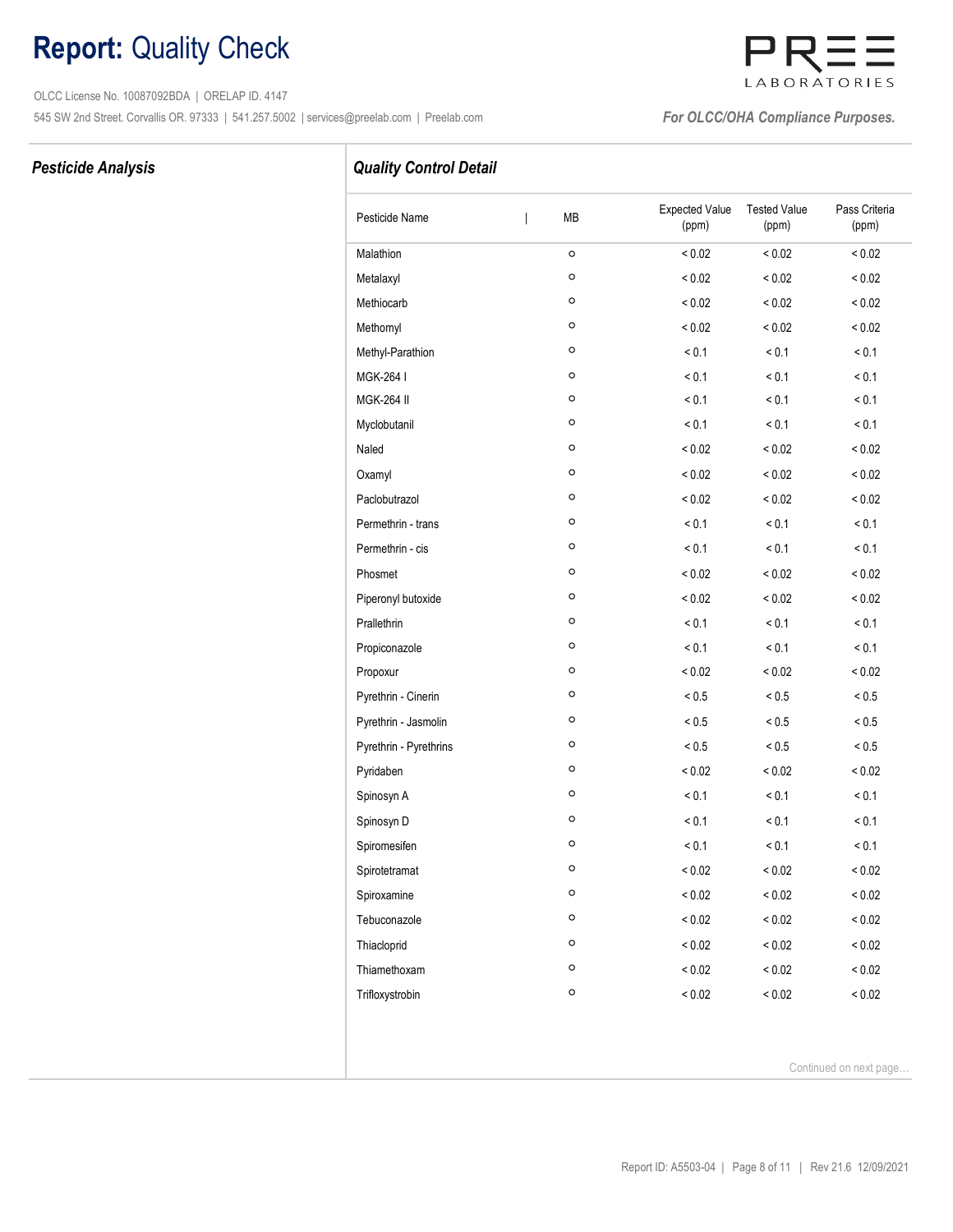OLCC License No. 10087092BDA | ORELAP ID. 4147 545 SW 2nd Street. Corvallis OR. 97333 | 541.257.5002 | services@preelab.com | Preelab.com | **For OLCC/OHA Compliance Purposes.** 

# LABORATORIES

## Pesticide Analysis **Pesticide Analysis Quality Control Detail**

| Pesticide Name      | LCS       | Expected<br>Recovery (%) | Actual<br>Recovery (%) | Pass<br>Criteria (%)   |
|---------------------|-----------|--------------------------|------------------------|------------------------|
| Abamectin           | $\bullet$ | 100.00                   | 148.62 (Q)             | $60 - 140$             |
| Acephate            |           | 100.00                   | 109.57                 | $60 - 140$             |
| Acequinocyl         |           | 100.00                   | 139.85                 | $60 - 140$             |
| Acetamiprid         |           | 100.00                   | 107.11                 | $60 - 140$             |
| Aldicarb            |           | 100.00                   | 93.97                  | $60 - 140$             |
| Azoxystrobin        |           | 100.00                   | 107.14                 | $60 - 140$             |
| <b>Bifenazate</b>   |           | 100.00                   | 117.71                 | 60 - 140               |
| Bifenthrin          |           | 100.00                   | 129.22                 | $60 - 140$             |
| <b>Boscalid</b>     |           | 100.00                   | 125.38                 | $60 - 140$             |
| Carbaryl            |           | 100.00                   | 112.00                 | $60 - 140$             |
| Carbofuran          |           | 100.00                   | 100.68                 | $60 - 140$             |
| Chlorantraniliprole |           | 100.00                   | 123.43                 | 60 - 140               |
| Chlorfenapyr        |           | 100.00                   | 167.01 (Q)             | $60 - 140$             |
| Chlorpyrifos        |           | 100.00                   | 116.17                 | $60 - 140$             |
| Clofentezine        |           | 100.00                   | 134.99                 | 60 - 140               |
| Cyfluthrin          |           | 100.00                   | 149.74 (Q)             | $60 - 140$             |
| Cypermethrin        |           | 100.00                   | 159.99 (Q)             | $60 - 140$             |
| Daminozide          |           | 100.00                   | 107.10                 | $60 - 140$             |
| Diazinon            |           | 100.00                   | 114.37                 | $60 - 140$             |
| Dichlorvos          |           | 100.00                   | 98.04                  | $60 - 140$             |
| Dimethoate          |           | 100.00                   | 108.67                 | 60 - 140               |
| Ethoprophos         |           | 100.00                   | 109.63                 | $60 - 140$             |
| Etofenprox          |           | 100.00                   | 121.70                 | $60 - 140$             |
| Etoxazole           |           | 100.00                   | 135.36                 | $60 - 140$             |
| Fenoxycarb          |           | 100.00                   | 123.90                 | 60 - 140               |
| Fenpyroximate       |           | 100.00                   | 138.71                 | $60 - 140$             |
| Fipronil            |           | 100.00                   | 119.03                 | $60 - 140$             |
| Flonicamid          |           | 100.00                   | 104.65                 | $60 - 140$             |
| Fludioxonil         |           | 100.00                   | 114.63                 | $60 - 140$             |
| Hexythiazox         |           | 100.00                   | 122.07                 | $60 - 140$             |
| Imazalil            |           | 100.00                   | 105.37                 | $60 - 140$             |
| Imidacloprid        |           | 100.00                   | 106.15                 | $60 - 140$             |
| Kresoxim-methyl     |           | 100.00                   | 96.57                  | $60 - 140$             |
|                     |           |                          |                        | Continued on next page |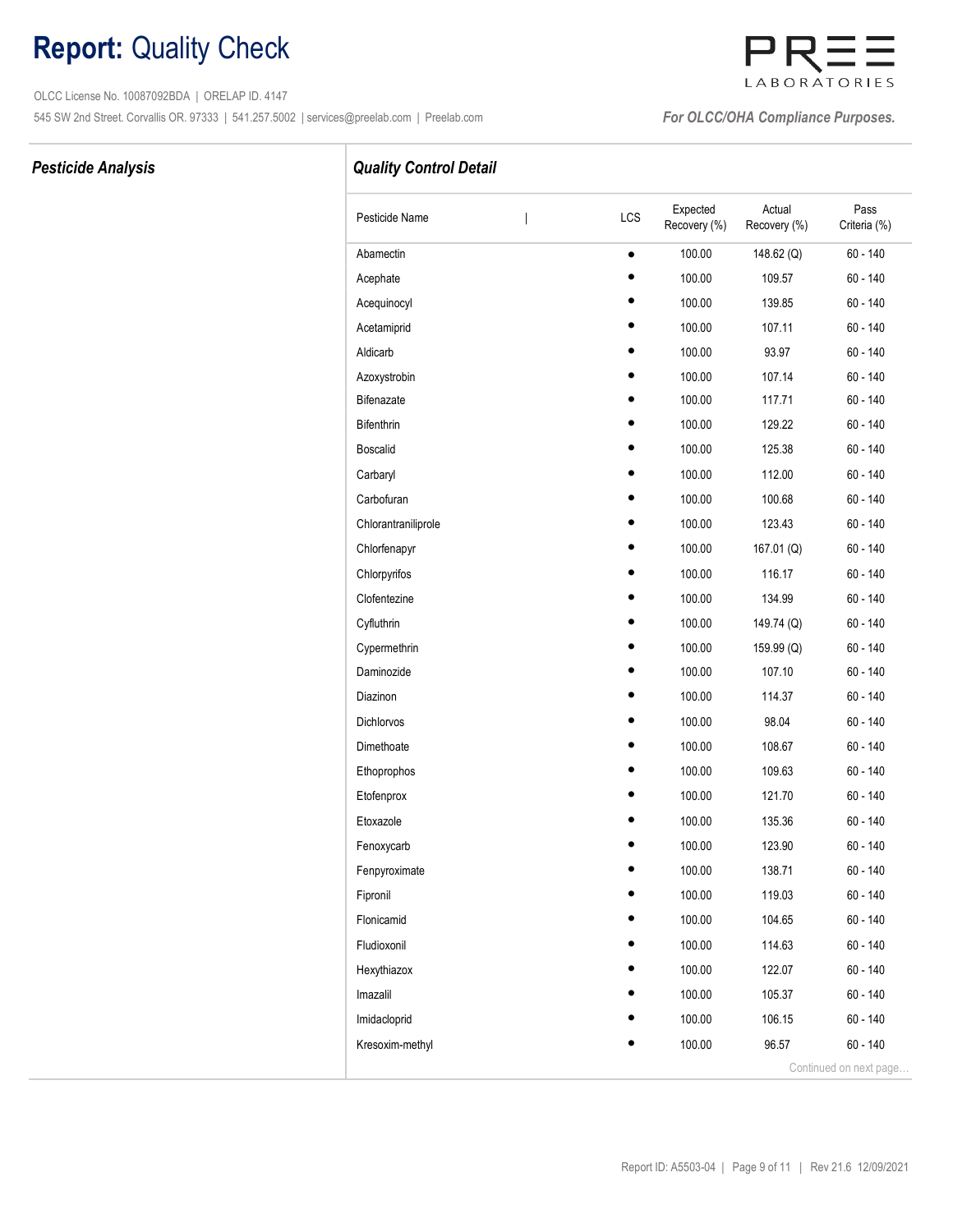OLCC License No. 10087092BDA | ORELAP ID. 4147 545 SW 2nd Street. Corvallis OR. 97333 | 541.257.5002 | services@preelab.com | Preelab.com | **For OLCC/OHA Compliance Purposes.** 

# LABORATORIES

### Pesticide Analysis **Pesticide Analysis Quality Control Detail**

| Pesticide Name         | I | LCS       | Expected<br>Recovery (%) | Actual<br>Recovery (%) | Pass<br>Criteria (%) |
|------------------------|---|-----------|--------------------------|------------------------|----------------------|
| Malathion              |   | $\bullet$ | 100.00                   | 101.58                 | 60 - 140             |
| Metalaxyl              |   |           | 100.00                   | 119.79                 | $60 - 140$           |
| Methiocarb             |   |           | 100.00                   | 106.65                 | 60 - 140             |
| Methomyl               |   |           | 100.00                   | 116.19                 | 60 - 140             |
| Methyl-Parathion       |   |           | 100.00                   | 119.73                 | 60 - 140             |
| MGK-264 I              |   |           | 100.00                   | 155.10 (Q)             | $60 - 140$           |
| <b>MGK-264 II</b>      |   |           | 100.00                   | 138.55                 | $60 - 140$           |
| Myclobutanil           |   |           | 100.00                   | 123.29                 | 60 - 140             |
| Naled                  |   |           | 100.00                   | 111.00                 | 60 - 140             |
| Oxamyl                 |   |           | 100.00                   | 111.07                 | 60 - 140             |
| Paclobutrazol          |   |           | 100.00                   | 119.31                 | 60 - 140             |
| Permethrin - trans     |   |           | 100.00                   | 95.80                  | 60 - 140             |
| Permethrin - cis       |   |           | 100.00                   | 137.80                 | 60 - 140             |
| Phosmet                |   |           | 100.00                   | 110.04                 | 60 - 140             |
| Piperonyl butoxide     |   |           | 100.00                   | 126.79                 | 60 - 140             |
| Prallethrin            |   |           | 100.00                   | 139.73                 | 60 - 140             |
| Propiconazole          |   |           | 100.00                   | 131.10                 | $60 - 140$           |
| Propoxur               |   |           | 100.00                   | 107.53                 | 60 - 140             |
| Pyrethrin - Cinerin    |   |           | 100.00                   | 116.58                 | 60 - 140             |
| Pyrethrin - Jasmolin   |   |           | 100.00                   | 85.59                  | 60 - 140             |
| Pyrethrin - Pyrethrins |   |           | 100.00                   | 122.43                 | $60 - 140$           |
| Pyridaben              |   |           | 100.00                   | 92.69                  | 60 - 140             |
| Spinosyn A             |   |           | 100.00                   | 121.78                 | $60 - 140$           |
| Spinosyn D             |   |           | 100.00                   | 122.18                 | $60 - 140$           |
| Spiromesifen           |   |           | 100.00                   | 156.62 (Q)             | 60 - 140             |
| Spirotetramat          |   |           | 100.00                   | 148.74 (Q)             | $60 - 140$           |
| Spiroxamine            |   |           | 100.00                   | 107.54                 | $60 - 140$           |
| Tebuconazole           |   |           | 100.00                   | 91.23                  | $60 - 140$           |
| Thiacloprid            |   |           | 100.00                   | 107.29                 | $60 - 140$           |
| Thiamethoxam           |   |           | 100.00                   | 109.65                 | $60 - 140$           |
| Trifloxystrobin        |   |           | 100.00                   | 121.16                 | $61 - 140$           |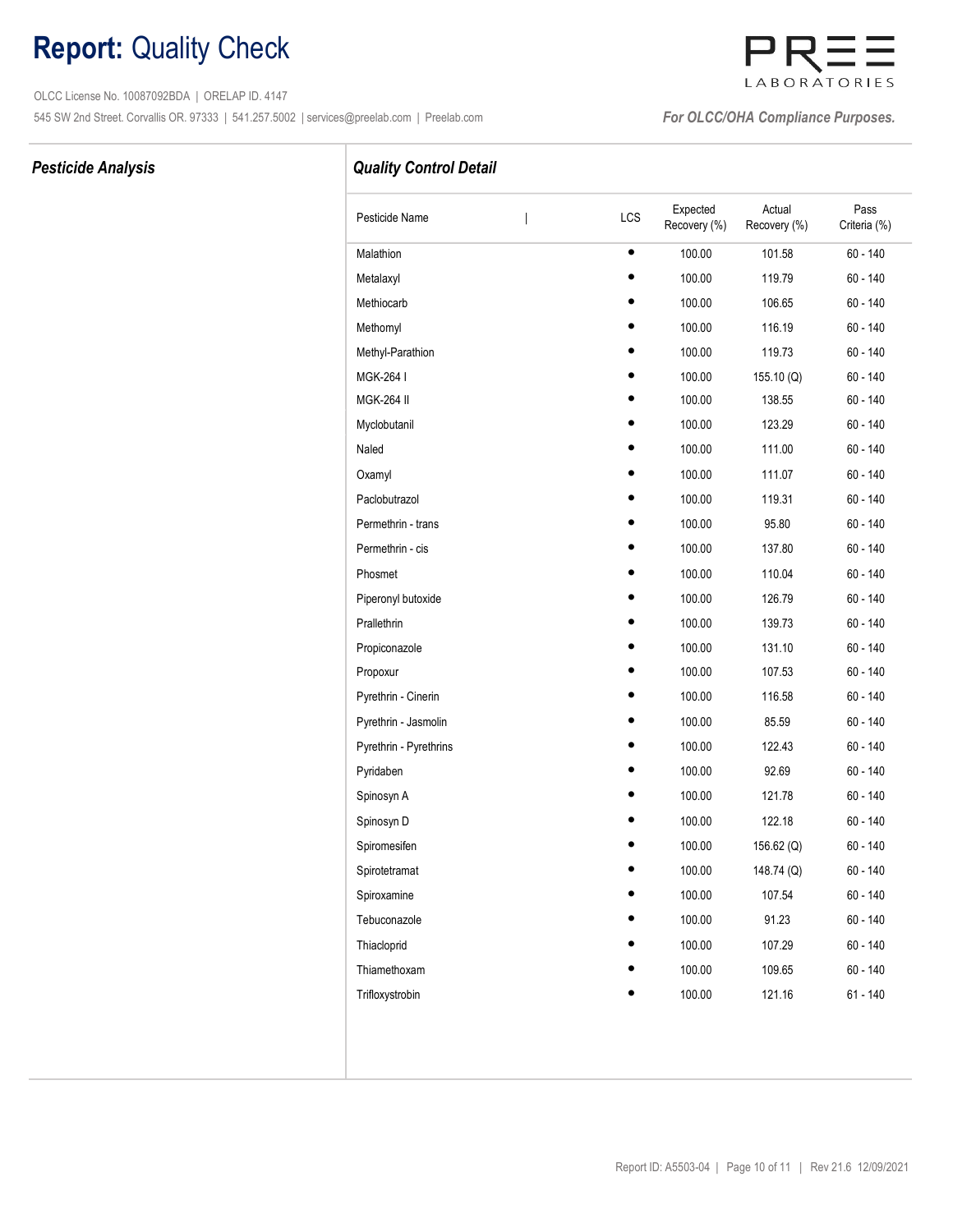## Report: Definition



#### **Definitions**

- Limit of Quantitation (LOQ) : The minimum level, concentration, or quantity of a target analyte that can be reported with a specific degree of confidence.
- Method Blank (MB) : A quality control sample that is free of the analyte being measured.
- Laboratory Control Sample (LCS) : A quality control sample with a known amount of the analyte used to demonstrate accuracy.
- Field Duplicate : A second sample collected in the field using the same sampling method as the primary sample.
- Action Limit : Analyte levels set by the state of Oregon (OAR 333-007) indicating that follow-up action is necessary.
- ppm : parts per million, equivalent to 1 μg/g and 1 μg/L or 0.001 mg/g and 0.001 mg/L
- COA : Certificate of Analysis.
- Report Flag (A) : Compound tested over 100% or 1000 mg/g. The test result is within the method uncertainty and instrument result is not above the upper limit of quantitation. Value will be adjusted down to 100% or 1000 mg/mg in the reporting process.
- Report Flag (B) : Blank contamination The analyte was detected above one-half the reporting limit in an associated blank.
- Report Flag (E) : Compound tested above the upper limit of quantitation.
- Report Flag (Q) : One or more quality control criteria (for example, LCS recovery, surrogate spike recovery) failed.

#### Calculations

| $\bullet$ | Cannabinoid Potency: | Wet WT% = (Exported concentration ppm) x (Dilution) x (Extraction Vol./Wet wt mg) x 100 |
|-----------|----------------------|-----------------------------------------------------------------------------------------|
|           |                      | Total THC% = $(\%$ THCA) x 0.877 + $(\%$ THC)                                           |
|           |                      | Total CBD% = $(\%$ CBDA) x 0.877 + $(\%$ CBD)                                           |
|           |                      | Total THC (Dry WT)% = % total THC(wet) / $[1-(% \text{ moisture}/100)]$                 |
|           |                      | Total CBD (Dry WT)% = % total CBD(wet) / $[1-(% moisture/100)]$                         |
|           |                      |                                                                                         |

Percentage Recovery :  $\%$  Rec. = [(Amount measured) / (Known amount)] \* 100

#### **Disclaimers**

 $\bullet$ Disposal : All marijuana and hemp products received by PREE will be disposed of following the OLCC's rules for Marijuana Waste Management, regardless of product type, unless PREE is given specific disposal instructions for a product based on test results from state regulatory agencies.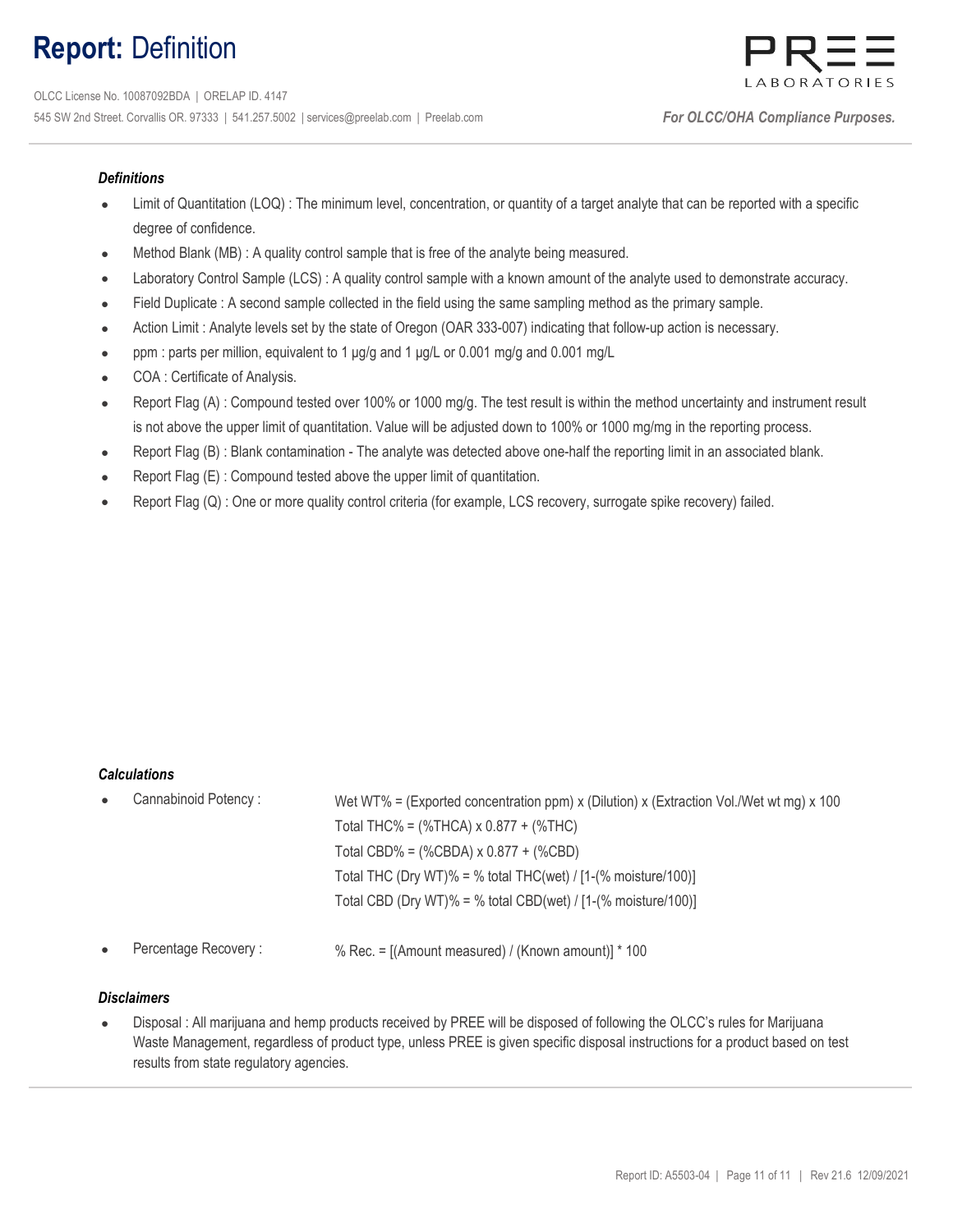

**METRC Batch #:** 

## **Certificate of Analysis**

#### **EVIO Labs Portland 14775 SW 74th Ave, Tigard, OR 97224 503-954-2562 / OLCC 010-10046111391 / www.EVIOLabs.com**

#### *PREE Labs*

*010-10087092BDA*

**Sample ID: P211150-04**

**Matrix: Extract/Concentrate**

A5503-04 **Date Sampled: 12/22/21 09:00 Date Accepted: 12/22/21 Batch ID: Batch Size:** 

**Sampling Method/SOP: SOP.T.20.010**

| <b>Residual Solvents</b> |            |                                |               |              |                                                  |  |  |  |  |  |
|--------------------------|------------|--------------------------------|---------------|--------------|--------------------------------------------------|--|--|--|--|--|
| Analyte                  | <b>LOQ</b> | <b>Action Level</b>            | <b>Result</b> | <b>Units</b> | Date/Time Extracted: 12/23/21 15:40              |  |  |  |  |  |
| <b>Butanes</b>           | 250        | 3<br>5000                      | $<$ LOQ       | ppm          | Date/Time Analyzed: 12/27/21 15:07               |  |  |  |  |  |
| n-Butane                 | 250        | 5000                           | $<$ LOQ       | ppm          | Analysis Method/SOP: SOP.T.40.031                |  |  |  |  |  |
| iso-Butane               | 250        | 5000                           | $<$ LOQ       | ppm          |                                                  |  |  |  |  |  |
| <b>Hexanes</b>           | 174        | $\it 4$<br>290                 | $<$ LOQ       | ppm          | <b>3</b> - Total butanes are calculated as       |  |  |  |  |  |
| n-Hexane                 | 174        | 290                            | $<$ LOQ       | ppm          | sum of n-butanes (CAS# 106-97-8)                 |  |  |  |  |  |
| 2-Methylpentane          | 174        | 290                            | < LOQ         | ppm          | and iso-butane (CAS# 75-28-5)                    |  |  |  |  |  |
| 3-Methylpentane          | 174        | 290                            | $<$ LOQ       | ppm          |                                                  |  |  |  |  |  |
| 2,2-Dimethylbutane       | 174        | 290                            | < LOQ         | ppm          | 4 - Total hexanes are calculated as              |  |  |  |  |  |
| 2,3-Dimethylbutane       | 174        | 290                            | < LOQ         | ppm          | sum of n-hexane (CAS# 110-54-3),                 |  |  |  |  |  |
| <b>Pentanes</b>          | 1400       | 5<br>5000                      | $<$ LOQ       | ppm          | 2-methylpentane (CAS# 107-83-5),                 |  |  |  |  |  |
| n-Pentane                | 1400       | 5000                           | < LOQ         | ppm          | 3-methylpentane (CAS# 96-14-0),                  |  |  |  |  |  |
| iso-Pentane              | 1400       | 5000                           | $<$ LOQ       | ppm          | 2,2-dimethylbutane (CAS# 75-83-2),               |  |  |  |  |  |
| Neopentane               | 250        | 5000                           | < LOQ         | ppm          | 2,3-dimethylbutane (CAS# 79-29-8)                |  |  |  |  |  |
| <b>Xylenes</b>           | 1302       | 2170                           | $<$ LOQ       | ppm          |                                                  |  |  |  |  |  |
| 1,2-Dimethylbenzene      | 1302       | 2170                           | $<$ LOQ       | ppm          |                                                  |  |  |  |  |  |
| 1,3-Dimethylbenzene      | 1302       | 2170                           | < LOQ         | ppm          | 5 - Total pentanes are calculated as             |  |  |  |  |  |
| 1,4-Dimethylbenzene      | 1302       | 2170                           | $<$ LOQ       | ppm          | sum of n-pentane (CAS# 109-66-0),                |  |  |  |  |  |
| Ethyl benzene            | 1302       | NA.                            | $<$ LOQ       | ppm          | iso-pentane (CAS# 78-78-4),                      |  |  |  |  |  |
| 2-Propanol (IPA)         | 1400       | 5000                           | $<$ LOQ       | ppm          | and neo-pentane (CAS# 463-82-1)                  |  |  |  |  |  |
| Acetone                  | 1400       | 5000                           | $<$ LOQ       | ppm          |                                                  |  |  |  |  |  |
| Acetonitrile             | 246        | 410                            | < LOQ         | ppm          | 6 - Total xylenes are calculated as              |  |  |  |  |  |
| Benzene                  | 1.2        | $\overline{2}$                 | $<$ LOQ       | ppm          | 1,2-dimethylbenzene (CAS# 95-47-6),              |  |  |  |  |  |
| Methanol                 | 1000       | 3000                           | < LOQ         | ppm          | 1,3-dimethylbenzene (CAS# 106-42-3),             |  |  |  |  |  |
| Propane                  | 250        | 5000                           | $<$ LOQ       | ppm          | and 1-4-dimethylbenzene (CAS# 106-42-3)          |  |  |  |  |  |
| Toluene                  | 534        | 890                            | $<$ LOQ       | ppm          |                                                  |  |  |  |  |  |
| Dichloromethane          | 360        | 600                            | $<$ LOQ       | ppm          | 7 - Ethanol is not regulated under               |  |  |  |  |  |
| 1,4-Dioxane              | 228        | 380                            | $<$ LOQ       | ppm          | OAR-333-007-0410.                                |  |  |  |  |  |
| 2-Butanol                | 1400       | 5000                           | < LOQ         | ppm          |                                                  |  |  |  |  |  |
| 2-Ethoxyethanol          | 96         | 160                            | $<$ LOQ       | ppm          | <b>TIC</b> - Tentatively Identified Compound not |  |  |  |  |  |
| Cumene                   | 42         | 70                             | $<$ LOQ       | ppm          | regulated under OAR-333-007-0410                 |  |  |  |  |  |
| Cyclohexane              | 2278       | 3880                           | $<$ LOQ       | ppm          |                                                  |  |  |  |  |  |
| Ethyl acetate            | 1400       | 5000                           | $<$ LOQ       | ppm          |                                                  |  |  |  |  |  |
| Ethyl ether              | 1400       | 5000                           | $<$ LOQ       | ppm          |                                                  |  |  |  |  |  |
| Ethylene glycol          | 558        | 620                            | $<$ LOQ       | ppm          |                                                  |  |  |  |  |  |
| Ethylene oxide           | 30         | 50                             | < LOQ         | ppm          |                                                  |  |  |  |  |  |
| Heptane                  | 1400       | 5000                           | < LOQ         | ppm          |                                                  |  |  |  |  |  |
| Isopropyl acetate        | 1400       | 5000                           | $<$ LOQ       | ppm          |                                                  |  |  |  |  |  |
| Tetrahydrofuran          | 432        | 720                            | < LOQ         | ppm          |                                                  |  |  |  |  |  |
| Ethanol                  | 1400       | NA<br>$\overline{\phantom{a}}$ | < LOQ         | ppm          |                                                  |  |  |  |  |  |
| cyclopentane, methyl     | <b>NA</b>  | <b>TIC</b>                     | <b>NA</b>     |              |                                                  |  |  |  |  |  |
| Water                    | <b>NA</b>  | <b>TIC</b>                     | <b>NA</b>     |              |                                                  |  |  |  |  |  |

**Results above the action level fail Oregon state testing requirements and will be highlighted RED.** LOQ=Limit of Quantitation; PPM=Parts per million; ND=Not detected; NT=Not tested; AC=Above calibration range. PASS/FAIL status based on OAR 333-007.

> Kawai Medeiros Laboratory Manager - 12/27/2021

Page 1 of 3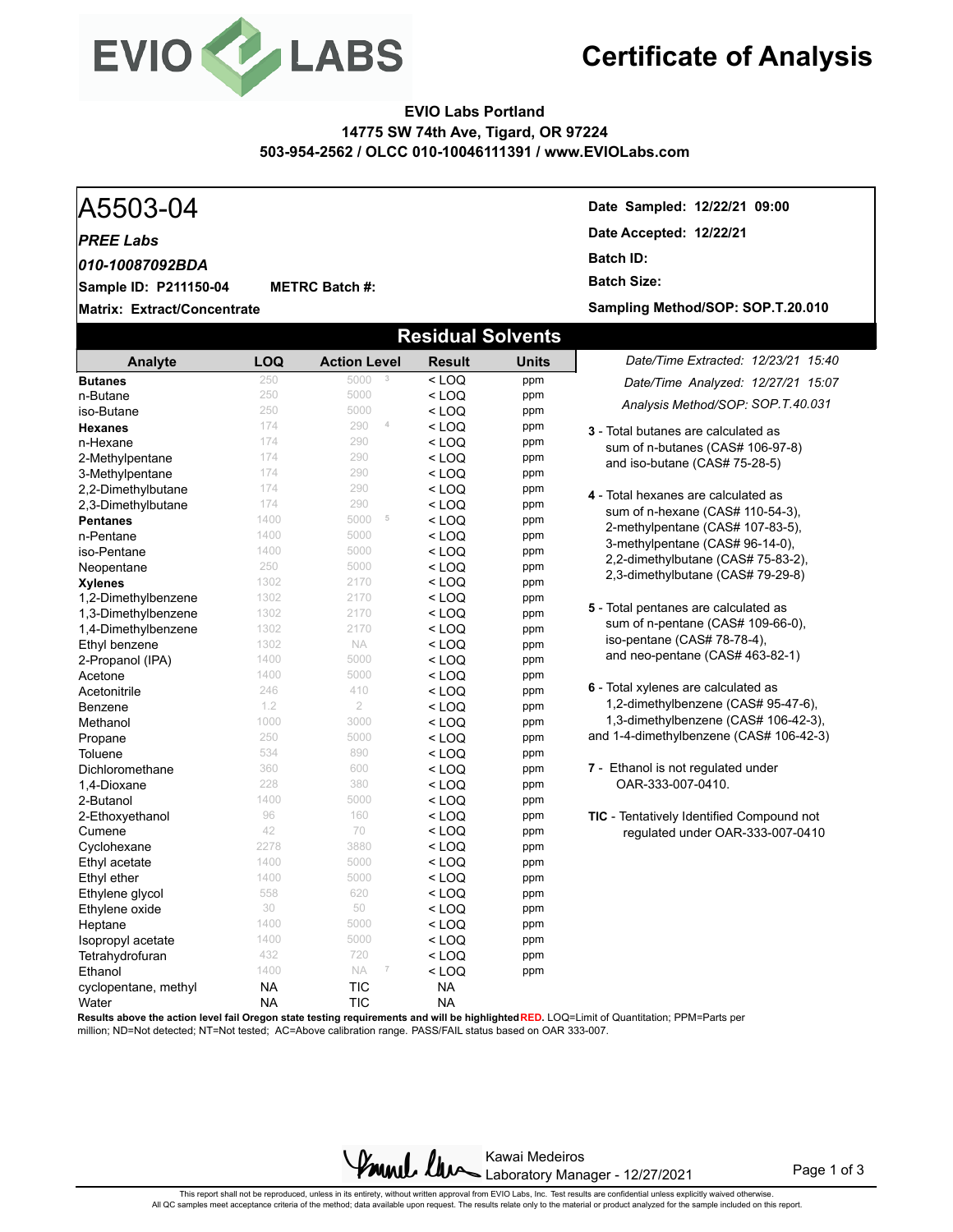

**EVIO Labs Portland 14775 SW 74th Ave, Tigard, OR 97224 503-954-2562 / OLCC 010-10046111391 / www.EVIOLabs.com**

## **Quality Control**

#### *Batch: P21L098 - SOP.T.40.031 Solvents*

| Blank(P21L098-BLK1) |         | <b>Extracted: 12/23/21 15:40</b> |                           |                     | Analyzed: 12/27/21 15:07 |             |                    |  |
|---------------------|---------|----------------------------------|---------------------------|---------------------|--------------------------|-------------|--------------------|--|
| Analyte             | Result  | LOQ                              | <b>Recovery</b><br>Limits | Analyte             | Result                   | <b>LOQ</b>  | Recovery<br>Limits |  |
| <b>Butanes</b>      | $<$ LOQ | 250 (ppm)                        | $<$ LOQ                   | n-Butane            | $<$ LOQ                  | 250 (ppm)   | $<$ LOQ            |  |
| iso-Butane          | $<$ LOQ | 250 (ppm)                        | $<$ LOQ                   | Hexanes             | $<$ LOQ                  | 174 (ppm)   | $<$ LOQ            |  |
| n-Hexane            | $<$ LOQ | 174 (ppm)                        | $<$ LOQ                   | 2-Methylpentane     | $<$ LOQ                  | 174 (ppm)   | $<$ LOQ            |  |
| 3-Methylpentane     | $<$ LOQ | 174 (ppm)                        | $<$ LOQ                   | 2,2-Dimethylbutane  | $<$ LOQ                  | 174 (ppm)   | $<$ LOQ            |  |
| 2,3-Dimethylbutane  | $<$ LOQ | 174 (ppm)                        | $<$ LOQ                   | Pentanes            | $<$ LOQ                  | 1400 (ppm)  | $<$ LOQ            |  |
| n-Pentane           | $<$ LOQ | 1400 (ppm)                       | $<$ LOQ                   | iso-Pentane         | $<$ LOQ                  | 1400 (ppm)  | $<$ LOQ            |  |
| Neopentane          | $<$ LOQ | 250 (ppm)                        | $<$ LOQ                   | Xylenes             | $<$ LOQ                  | 1302 (ppm)  | $<$ LOQ            |  |
| 1,2-Dimethylbenzene | $<$ LOQ | 1302 (ppm)                       | $<$ LOQ                   | 1,3-Dimethylbenzene | $<$ LOQ                  | 1302 (ppm)  | $<$ LOQ            |  |
| 1,4-Dimethylbenzene | $<$ LOQ | 1302 (ppm)                       | $<$ LOQ                   | Ethyl benzene       | $<$ LOQ                  | 1302 (ppm)  | $<$ LOQ            |  |
| 2-Propanol (IPA)    | $<$ LOQ | 1400 (ppm)                       | $<$ LOQ                   | Acetone             | $<$ LOQ                  | 1400 (ppm)  | $<$ LOQ            |  |
| Acetonitrile        | $<$ LOQ | 246 (ppm)                        | $<$ LOQ                   | Benzene             | $<$ LOQ                  | $1.2$ (ppm) | $<$ LOQ            |  |
| Methanol            | $<$ LOQ | 1000 (ppm)                       | $<$ LOQ                   | Propane             | $<$ LOQ                  | 250 (ppm)   | $<$ LOQ            |  |
| Toluene             | $<$ LOQ | 534 (ppm)                        | $<$ LOQ                   | Dichloromethane     | $<$ LOQ                  | 360 (ppm)   | $<$ LOQ            |  |
| 1,4-Dioxane         | $<$ LOQ | 228 (ppm)                        | $<$ LOQ                   | 2-Butanol           | $<$ LOQ                  | 1400 (ppm)  | $<$ LOQ            |  |
| 2-Ethoxyethanol     | $<$ LOQ | 96 (ppm)                         | $<$ LOQ                   | Cumene              | $<$ LOQ                  | 42 (ppm)    | $<$ LOQ            |  |
| Cyclohexane         | $<$ LOQ | 2278 (ppm)                       | $<$ LOQ                   | Ethyl acetate       | $<$ LOQ                  | 1400 (ppm)  | $<$ LOQ            |  |
| Ethyl ether         | $<$ LOQ | 1400 (ppm)                       | $<$ LOQ                   | Ethylene glycol     | $<$ LOQ                  | 558 (ppm)   | $<$ LOQ            |  |
| Ethylene oxide      | $<$ LOQ | 30 (ppm)                         | $<$ LOQ                   | Heptane             | $<$ LOQ                  | 1400 (ppm)  | $<$ LOQ            |  |
| Isopropyl acetate   | $<$ LOQ | 1400 (ppm)                       | $<$ LOQ                   | Tetrahydrofuran     | $<$ LOQ                  | 432 (ppm)   | $<$ LOQ            |  |
| Ethanol             | $<$ LOQ | 1400 (ppm)                       | $<$ LOQ                   |                     |                          |             |                    |  |

| LCS(P21L098-BS1)    |            |            | <b>Extracted: 12/23/21 15:40</b> |                     | Analyzed: 12/27/21 15:07 |            |                           |
|---------------------|------------|------------|----------------------------------|---------------------|--------------------------|------------|---------------------------|
| Analyte             | % Recovery | <b>LOQ</b> | <b>Recovery</b><br>Limits        | Analyte             | % Recovery               | <b>LOQ</b> | <b>Recovery</b><br>Limits |
| <b>Butanes</b>      | 60.5       | (ppm)      | $0 - 200$                        | n-Butane            | 68.0                     | (ppm)      | 50-150                    |
| iso-Butane          | 53.0       | (ppm)      | 50-150                           | Hexanes             | 108                      | (ppm)      | $0 - 200$                 |
| n-Hexane            | 112        | (ppm)      | 70-130                           | 2-Methylpentane     | 110                      | (ppm)      | 70-130                    |
| 3-Methylpentane     | 110        | (ppm)      | 70-130                           | 2,2-Dimethylbutane  | 111                      | (ppm)      | 70-130                    |
| 2,3-Dimethylbutane  | 104        | (ppm)      | 70-130                           | Pentanes            | 125                      | (ppm)      | $0 - 200$                 |
| n-Pentane           | 105        | (ppm)      | 70-130                           | iso-Pentane         | 96.8                     | (ppm)      | 70-130                    |
| Neopentane          | 105        | (ppm)      | 50-150                           | Xylenes             | 98.8                     | (ppm)      | $0 - 200$                 |
| 1,2-Dimethylbenzene | 99.0       | (ppm)      | 70-130                           | 1,3-Dimethylbenzene | 99.8                     | (ppm)      | 70-130                    |
| 1,4-Dimethylbenzene | 99.8       | (ppm)      | 70-130                           | Ethyl benzene       | 101                      | (ppm)      | 70-130                    |
| 2-Propanol (IPA)    | 100        | (ppm)      | 70-130                           | Acetone             | 92.8                     | (ppm)      | 70-130                    |
| Acetonitrile        | 113        | (ppm)      | 70-130                           | Benzene             | 113                      | (ppm)      | 70-130                    |
| Methanol            | 108        | (ppm)      | 70-130                           | Propane             | 75.8                     | (ppm)      | 50-150                    |
| Toluene             | 108        | (ppm)      | 70-130                           | Dichloromethane     | 111                      | (ppm)      | 70-130                    |
| 1.4-Dioxane         | 112        | (ppm)      | 70-130                           | 2-Butanol           | 101                      | (ppm)      | 70-130                    |

Kawai Medeiros Laboratory Manager - 12/27/2021

Page 2 of 3

This report shall not be reproduced, unless in its entirety, without written approval from EVIO Labs, Inc. Test results are confidential unless explicitly waived otherwise.<br>All QC samples meet acceptance criteria of the me